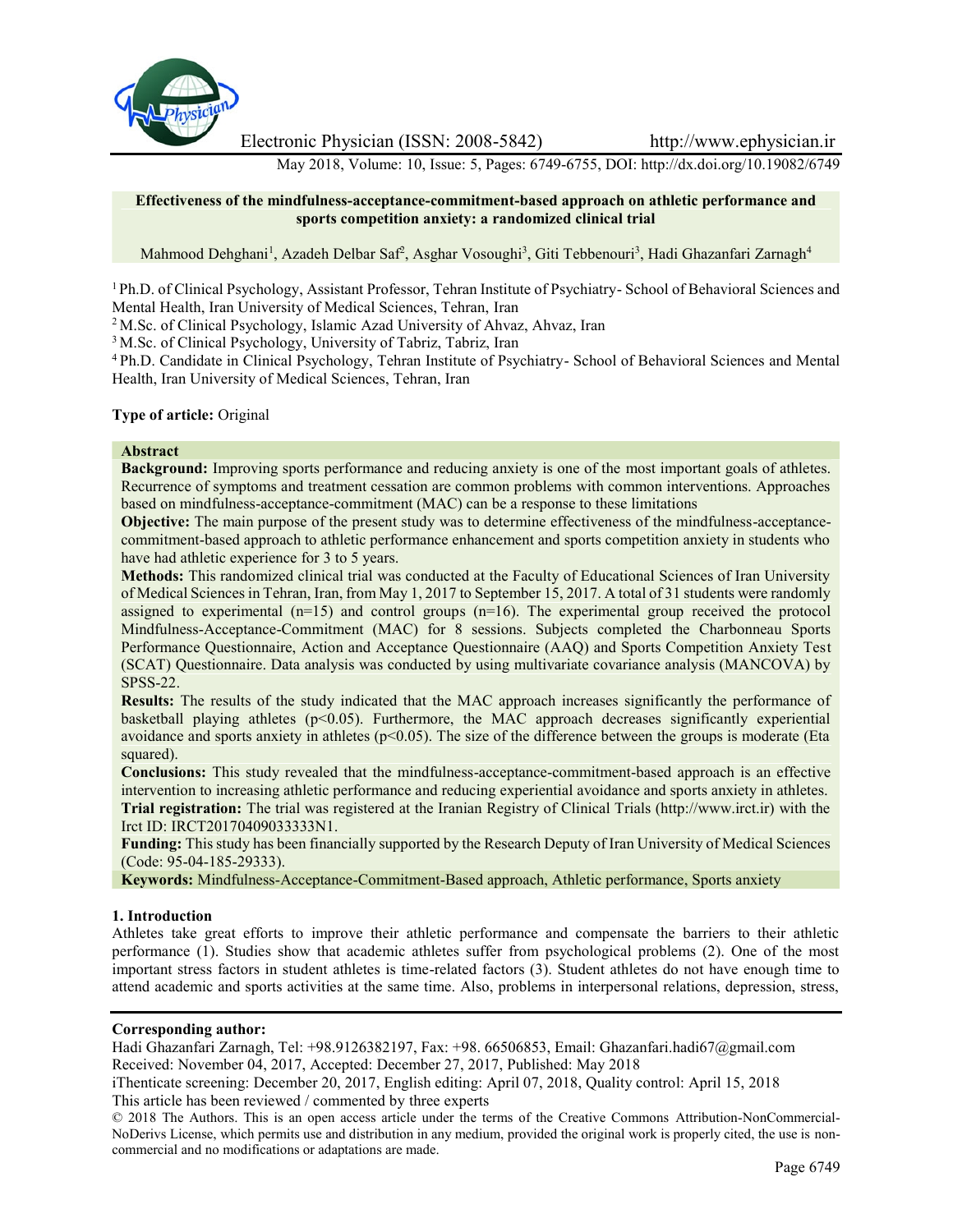and competitive anxiety are higher in athletes (1). Several psychological interventions such as cognitive-behavioral therapy, mental imagery, relaxation, and other psychological interventions have been used to increase athletic performance, and reduce stress, competitive anxiety and other problems of athletes, and their effectiveness has been confirmed (4). But these treatments have limitations, the most common of which include recurrence of symptoms and treatment cessation (5). Also, previous treatments usually try to change the cognitive and emotional content of athletes. These treatments try to change the negative thoughts and emotions of the students. Psychological changes in individuals cause resistance from a psychological point of view in the short term and lead to treatment cessation (6). These treatments also emphasize less on interpersonal relationships and quality of life (7). So, evaluating effectiveness of new interventions is essential. Mindfulness and acceptance-based intervention is one of the new areas recently introduced in sport psychology to improve athletic performance (1). Mindfulness in the definition given by Kabat- Zinn consists of two processes of flexible attention and non-judgment awareness (7). Mindfulness means the acceptance and awareness of thoughts, emotions, physical senses, and external experiences at the present time without judging and trying to control and suppress them. Such a view helps a person to accept his negative thoughts and unpleasant emotions without controlling or avoiding them. This acceptance helps the person to proper function in stressful situations, and in countering negative thoughts and unpleasant emotions (1, 7). Mindfulness and acceptance based interventions help to change the type of person's communication with negative thoughts and emotions in different situations (7). Using mindfulness exercises, acceptance, identifying values and changing value-based behavior facilitates the ability to accept negative thoughts and emotions, and increases the cognitive flexibility and metacognitive control of the individual and, thus improves the person's sports performance (8). The mechanisms of change in mindfulness-based interventions have been studied. Exposure, cognitive change, self-management, relaxation and acceptance have been identified as mechanisms of change (9). Mindfulness and acceptance-based interventions can be used to increase concentration, improve working memory, reduce stress and negative thoughts, increase athletic performance and the athlete's speed (10-13). Studies show that mindfulness increases athletes' speed by reducing the person's avoidance of negative thoughts and unpleasant emotions (8). Mindfulness strategies reduce the anxiety and perfectionism of athletes (9, 10), because mindfulness decreases the suppression of negative thoughts, which reduces the person's avoidance and reduces the cycle of the influx of negative thoughts during sports events. Studies have shown that mindfulness can increase an athlete's commitment to exercise (11). In mindfulness and acceptance-based intervention, by specifying the values and goals of athletes in life and in sport, their commitment and motivation to continue sport and progress are increased (11). Despite the many studies on the theoretical basis of the effect of mindfulness-based treatments on exercise performance of athletes, less research has examined the effectiveness of mindfulness and acceptance-based intervention in a controlled and interventional manner. Therefore, research in this field seems necessary. The main purpose of the present study was to determine the effectiveness of the mindfulness-acceptance-commitment-based approach to athletic performance enhancement and sports competition anxiety in student athletes.

### **2. Material and Methods**

### *2.1. Trial design*

The present study was a randomized clinical trial that was conducted from May 1, 2017 to September 15, 2017.

### *2.2. Participants*

This study was conducted at the Faculty of Educational Sciences at Iran University of Medical Sciences in 2017. The participants in the study were female athletes and were studying at the Iran University of Medical Sciences and Tehran University of Medical Sciences, and had two training sessions a week and were preparing for sports competitions. Athletes were from different fields of study and medical education, and their age range was between 18 and 30. Frist, psychiatric interviews based on DSM-5 were conducted for research sample, and subjects suffering from mental disorders were excluded from the study. After coordination with the Faculty of Education, intervention sessions began.

## *2.3. Interventions*

In this study, after the randomization of the subjects, the experimental group was intervened based on the Moore and Gardner MAC Protocol, summarized in Table 1, conducted for 8 sessions of 1.5 hours and grouped in the physical education faculty of Iran University of Medical Sciences by a Ph.D. student of clinical psychology who had passed the MAC curriculum (11). The control group did not receive any intervention. Subjects completed the research questionnaires before and after the intervention.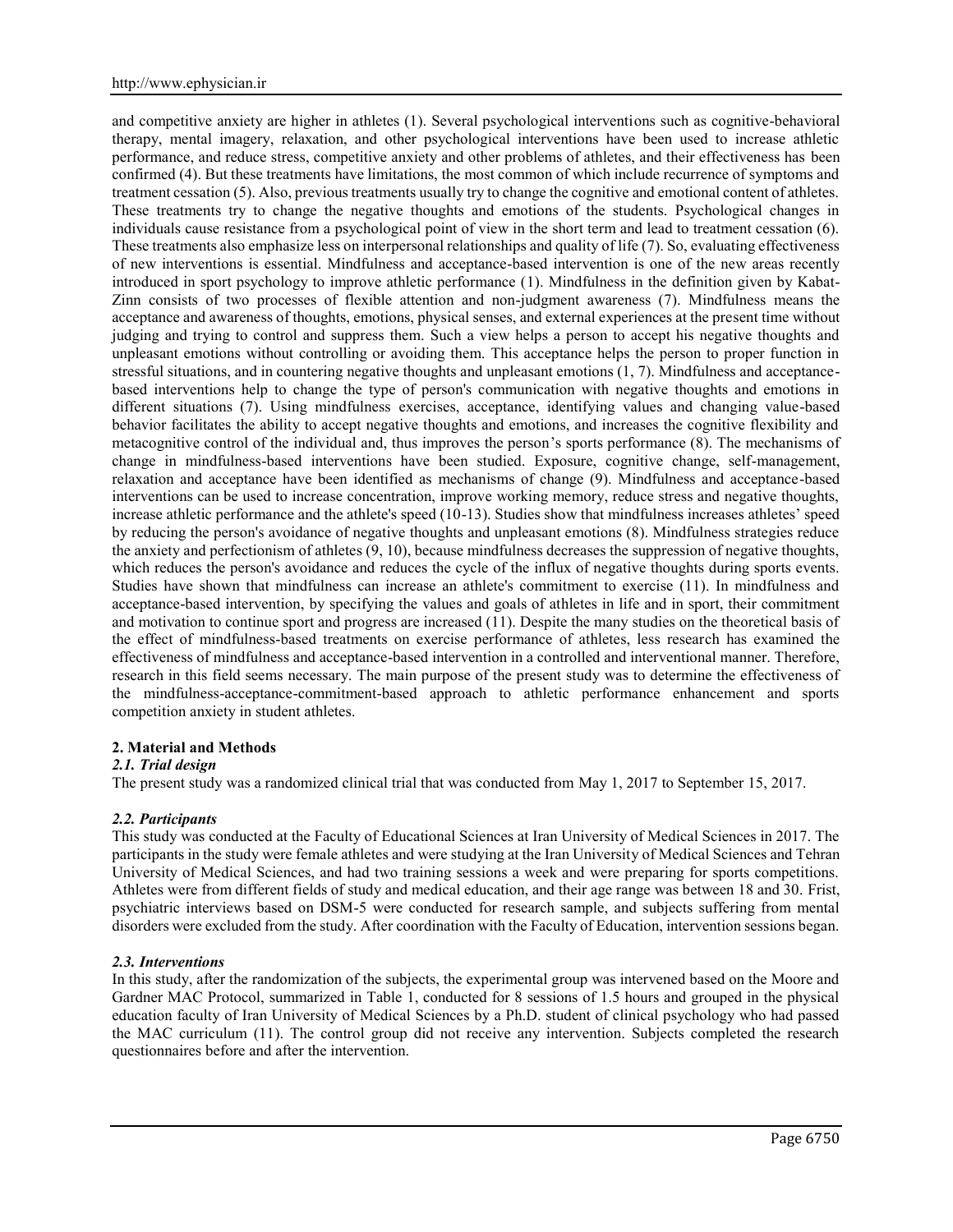|                                | <b>Table 1.</b> The content of the intervention sessions                       |
|--------------------------------|--------------------------------------------------------------------------------|
| <b>Session</b>                 | Setting agenda                                                                 |
|                                | Implementation of pre- test included Assessment of, Athletic Performance, the  |
|                                | Sport Competition Anxiety and Experiential avoidance                           |
|                                | Introducing Mindfulness-Acceptance-Commitment-Based Approach                   |
|                                | Assessment of One's Relationship with Internal Experiences                     |
|                                | Challenging the control of negative thoughts and emotions (control as the      |
|                                | problem: creative hopelessness) and the Destructive Effects of Experiential    |
|                                | Avoidance                                                                      |
|                                | <b>Introductory Breathing Exercise</b>                                         |
|                                | Introduction to self-monitoring                                                |
| 2-3 (Mindfulness phase)        | Continuing Previous exercises                                                  |
|                                | Introducing Mindfulness and Cognitive defuse                                   |
|                                | To teach mindfulness exercises included: Body scan practice, The Three Minute  |
|                                | Breathing Space and Mindfulness practice in everyday life                      |
| 4-5 (Values identification and | Continuing Previous exercises                                                  |
| Commitment Phase)              | Introducing Values and Values-Driven Behavior                                  |
|                                | Assessment of Values, Goals, Actions, and Barriers                             |
|                                | Increasing Engagement in Valued Activities                                     |
| 6-7 (Acceptance Phase)         | Introducing Acceptance and Enhancing Commitment:                               |
|                                | Cultivating Acceptance through Mindfulness skills and metaphors                |
| 8 (Integration and Practice)   | Maintaining and Enhancing Mindfulness, Acceptance, and Commitment              |
| Phase)                         | Implementation of post- test included Assessment of, Athletic Performance, the |
|                                | Sport Competition Anxiety and Experiential avoidance                           |

# *2.4. Selection Criteria*

The present study inclusion criteria were being a member of the university sports team, age range between 18 and 30 years and absence of acute and debilitating mental disease. Exclusion criteria were having a psychiatric disorder and not being a student athlete.

# *2.5. Sample Size*

The statistical population of the study was athletic students of Iran University of Medical Sciences and Tehran University of Medical Sciences. The women's basketball team of both Iran and Tehran University of Medical Sciences were selected as 37 people for the research sample. The sample size of the present study was calculated based on previous studies (1, 4) and by considering the test power of 80% and a confidence level of 95%. In the present study, psychiatric disorder was one of the most important confounding variables. Subjects with a specific psychiatric disorder were excluded from the study through psychiatric interviews by clinical psychologist. Finally, the study samples ( $n =$ 31) were randomly divided into two experimental (n=15) and control groups (n=16) by random numbers generation.

# *2.6. Research ethics*

The research was approved by the Ethics Committee of Iran University of Medical Sciences (Code: IR.IUMS.REC 1395.95-04-185-29333). In order to observe the ethics of research, the MAC approach was taught to control group subjects after the intervention. Also, Subjects completed the form of informed consent before the intervention. The subjects were informed about the objective of the study and that participation in the research is voluntary for subjects. Also, the trial was registered at the Iranian Registry of Clinical Trials (http://www.irct.ir) with the Irct ID: IRCT20170409033333N1.

# *2.7. Outcomes and tools*

The research variables included Sports Performance, Experiential Avoidance and Sports Competition Anxiety. The research tools included:

# *2.7.1. Charbonneau Sports Performance Questionnaire (SPQ):*

The questionnaire was made in 2001 by Charbonneau (13). The questionnaire was developed using a five-point Likert scale and was designed to evaluate the performance of athletes. Scores range was from 5 to 25. High scores indicated high performance. Low scores indicated low performance. In this study, we translated the Charbonneau Sports Performance Questionnaire (SPQ) to Persian language and found appropriate formal validity by six experts in sport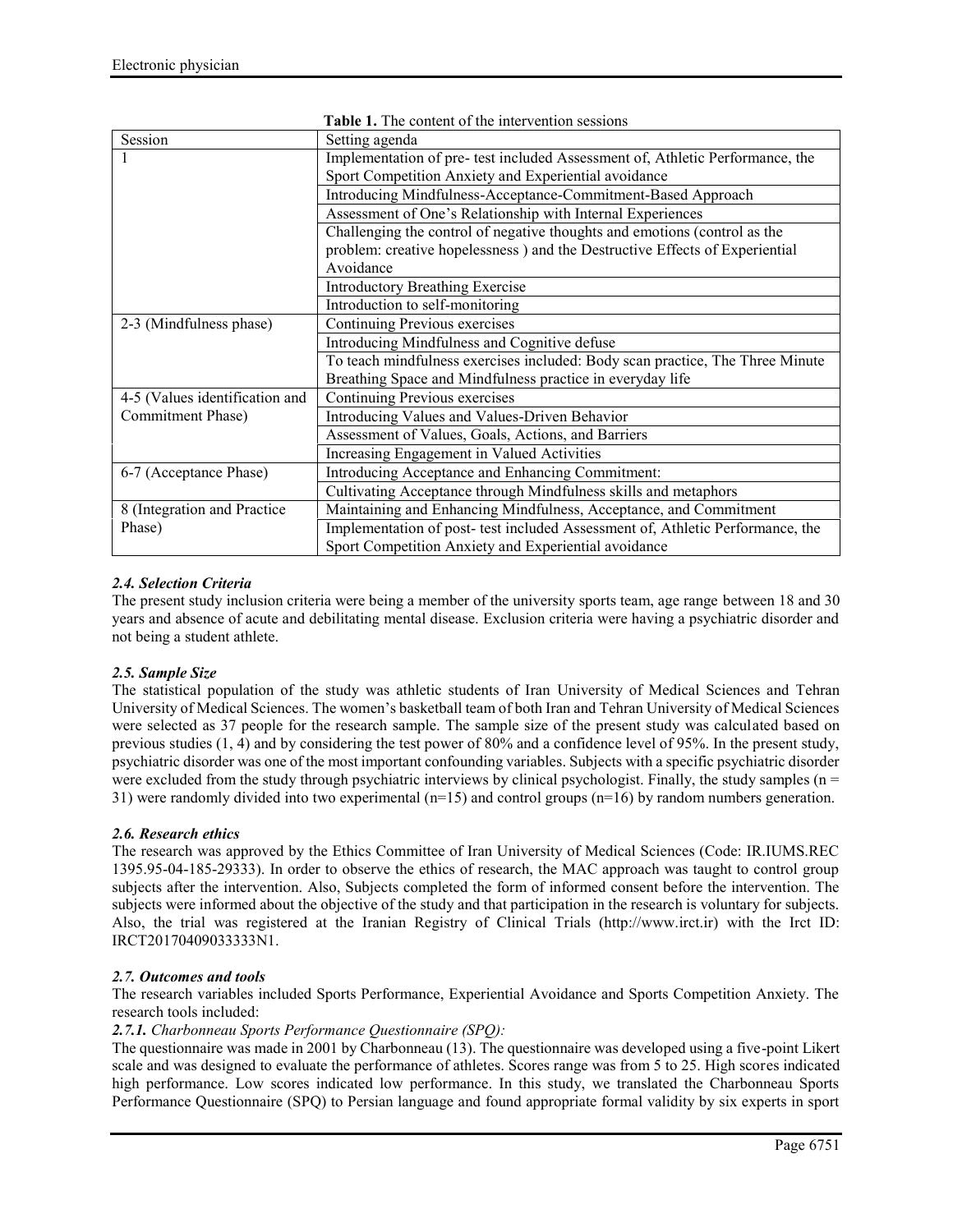psychology. To determine the reliability of the questionnaire, we tested it on 50 dormitory students of Iran University of Medical Sciences. In this sample, the SPQ demonstrated appropriate reliability (α=0.91).The questionnaire was used to assess exercise performance.

## *2.7.2. Action and Acceptance questionnaire (AAQ):*

The questionnaire of Action and Acceptance assesses the degree of avoidance of internal experiences. The questionnaire has 9 items. High scores in subjects, show avoidance of internal experiences and low scores, show acceptance of internal experiences. The score for this questionnaire is between 9 and 63. Internal consistency and reliability of retest of the questionnaire are reported as appropriate in the Iranian samples (14). In this study, this questionnaire was used to determine the extent of avoiding internal experiences.

*2.7.3. Sport Competition Anxiety Test (SCAT) Questionnaire:*

Martens Sport Competition Anxiety Test Questionnaire has 15 questions, and scores range from 10 to 30. Higher scores represent higher anxiety. Martens obtained the main reliability coefficient of this test as 0.77 (15). In this study, we translated the Sports Competition Anxiety Test (SCAT) questionnaire to Persian language and found appropriate formal validity by six experts in sport psychology. To determine the reliability of the questionnaire, we tested this Questionnaire on 50 dormitory students of Iran University of Medical Sciences. In this sample, the SCAT demonstrated appropriate reliability ( $\alpha$ =0.82). In this study, this questionnaire was used to assess athletic anxiety.

## *2.8. Randomization and blinding*

In this clinical trial, after coordinating with the faculties of education in universities of Iran and Tehran, basketball teams were selected as a research sample (n=37). By conducting a psychiatric interview, subjects with mental disorders were excluded from the study (n=6). Randomization was done in two groups by random numbers generation in SPSS 22 software. Blinding has not been done, because it is impossible. Researcher and subjects are aware of the treatment process under any condition (5). The stages of study is illustrated in Figure 1.



**Figure 1.** CONSORT diagram of the study

## *2.9. Statistical Methods*

IBM© SPSS© Statistics version 22 (IBM© Corp., Armonk, NY, USA) was used to analyze the statistical data. The statistical methods for data analysis were descriptive statistics and multivariate covariance analysis (MANCOVA).

## **3. Results**

The mean and standard deviation of the subjects' age in the experimental group was 23.44±0.49 years old and in the control group it was 22.34±0.34 years old. All subjects were female students. Subjects were from different disciplines of basic sciences of medicine and general medicine who were studying at different levels. The mean and standard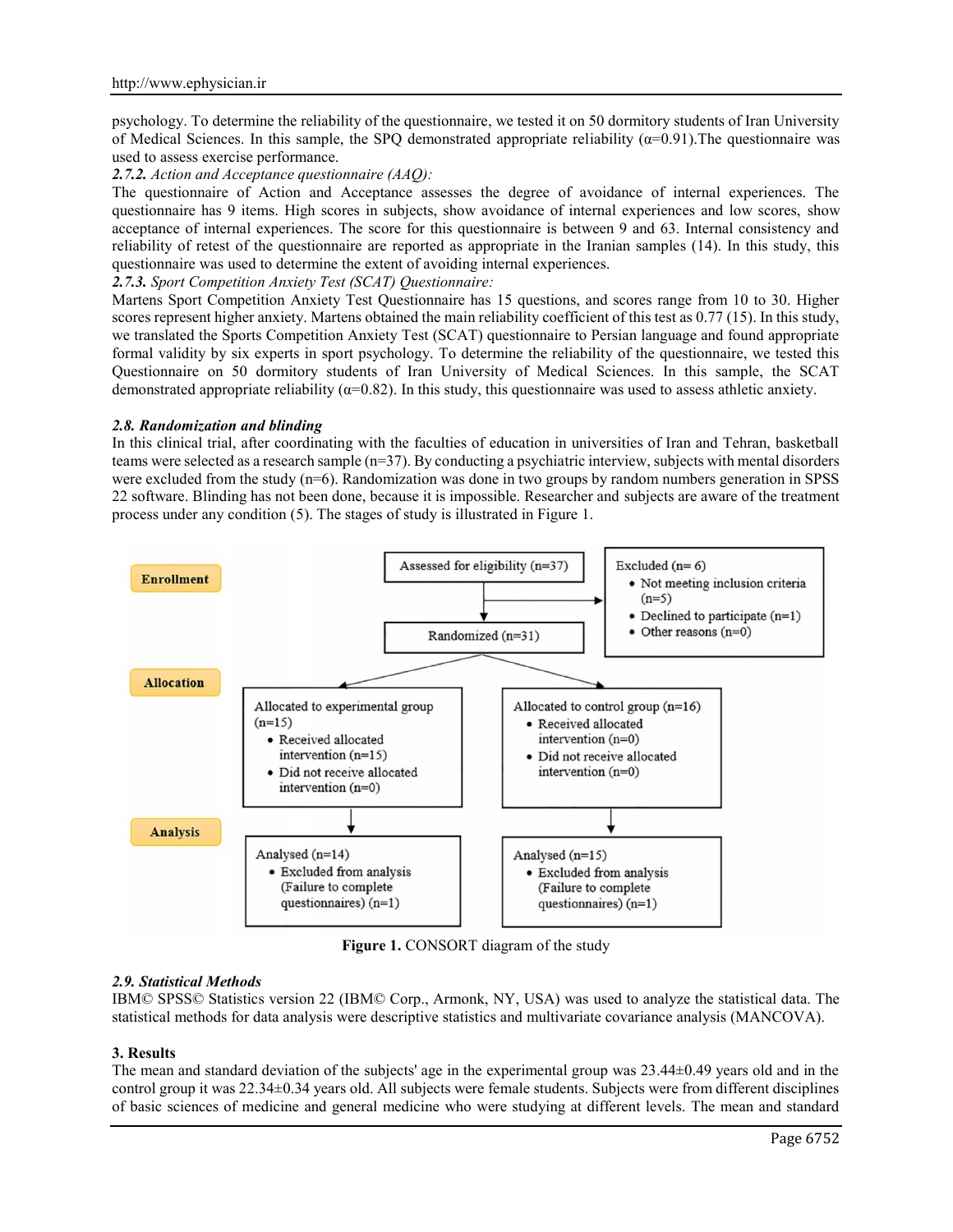deviation of athletic performance scores, experiential avoidance and anxiety in the pretest and posttest phases are shown in Table 2. Multivariate analysis of covariance analysis (MANCOVA) was used for data analysis. The Box's M and Levene's test was used to evaluate the assumptions of MANCOCA. Considering the significance level of 0.05, the results of these two tests were not significant (BOX= 31.765, F=1.69, p=0.287). Therefore, MANCOVA can be used to analyze the data. Also, the results of the Wilk's Lambda test indicated that the effect of the group on exercise performance, experiential avoidance and anxiety is significant (F=18.765, p=0.0045). Therefore, covariance test can be used. The results of the Wilk's Lambda test indicated that there is a significant difference between at least one of the variables of exercise performance, experiential avoidance and anxiety, between the two groups (Table 3). The results of MANCOVA in Table 4 indicated that by controlling the scores of pre-test, the MAC approach has a significant effect on variables of athletic performance, experience avoidance and sport anxiety, and there is a significant difference between the two groups and the MAC approach has significant effect on athletic performance and experiential avoidance and sport anxiety  $(F=0.672, F=0.473, F=0.724, p=0.0032)$ . The size of the difference between the groups is moderate (Effect of size: moderate).

|                        |                    |      |           |               | T NATU TI TILAHI MINI DAHIMALA MATIMIDII OTTAHIMOILO |           |           |      |
|------------------------|--------------------|------|-----------|---------------|------------------------------------------------------|-----------|-----------|------|
| The dependent variable | Experimental group |      |           | Control group |                                                      |           |           |      |
|                        | Pre-test           |      | Post-test |               | Pre-test                                             |           | Post-test |      |
|                        | M                  | SD   | M         | SD            | M                                                    | <b>SD</b> | M         | SD   |
| Sport performance      | 12.5               | 4.52 | 19.66     | 3.12          | 13.44                                                | 4.65      | 4.65      | 3.89 |
| Experiential avoidance | 36.44              | 8.55 | 28.33     | 6.45          | 26.33                                                | 6.77      | 28.86     | 7.34 |
| Sport anxiety          | 18.43              |      | 2.50      |               | 19.55                                                | 4.55      |           |      |

**Table 2.** Mean and standard deviation of variables

| <b>Table 3.</b> The results of Wilk's Lambda test |  |
|---------------------------------------------------|--|
|---------------------------------------------------|--|

| Test                                | Value $ F $ |  | $df$ error $\vert df$ effect $\vert Sig$ . |                         | n2 |
|-------------------------------------|-------------|--|--------------------------------------------|-------------------------|----|
| Wilk's Lambda   0.384   18.765   29 |             |  |                                            | $\mid 0.001 \mid 0.345$ |    |
|                                     |             |  |                                            |                         |    |

A significant level is considered p<0.05

| <b>Table 4.</b> The results of MANCOVA |  |
|----------------------------------------|--|
|----------------------------------------|--|

| Variable               | МS    |  |       | Sig.  | n2    |  |  |
|------------------------|-------|--|-------|-------|-------|--|--|
| Sport performance      | 54.45 |  | 0.672 | 0.001 | 0.586 |  |  |
| Experiential avoidance | 43.44 |  | 0.473 | 0.001 | 0.423 |  |  |
| Sport anxiety          | 29.87 |  | 0.724 | 0.001 | 0.623 |  |  |

MS: Mean square; A significant level is considered  $p<0.05$ 

### **4. Discussion**

The main objective of the present study was to determine the effectiveness of approaches based on mindfulness acceptance-commitment (MAC) on athletic performance and competitive anxiety in student athletes. The results of this study showed that the MAC approach improves athletic performance and reduces experiential avoidance and athletic anxiety in student athletes. The results of this study showed that acceptance of negative thoughts and emotions decreased in athletes, which is consistent with the findings of previous research (1, 11, 13). As stated in this study, interventions based on acceptance and mindfulness increase awareness of internal, external and motor experiences during exercise. Mindfulness training helped female athletes to get out of their auto-guidance and mind-wandering. According to the therapies based on acceptance and mindfulness, as well as previous studies, in auto-guidance and mind-wandering, the individuals are not aware of their emotions and respond automatically and impulsively which results in a judicious attitude to these emotions and thoughts. The results of this study showed that the first stage of mindfulness is knowledge of these automated judgments, as the background of prejudices and negative thoughts. Mindfulness helped female athlete students to see negative thoughts as mere emotions and thought, and accept them. Acceptance also increased their athletic performance. The results of this study showed that experiential avoidance and competitive anxiety decreased in students. According to previous studies and MAC-based theories, experiential avoidance refers to the individual's lack of eagerness to experience internal events such as negative thoughts and emotions (16). There has been effort to avoid negative thoughts and emotions, but controlling and suppressing them will reveal negative thoughts and emotions, indeed, if we try to think more about what we do not want to think. Accepting is an alternative to experiential avoidance. Mindfulness skills increase the ability of acceptance. In acceptance, we accept negative thoughts and emotions without trying to be rid of them, and thus experience less negative emotions. In acceptance, we want to experience negative thoughts and emotions as they happen. So,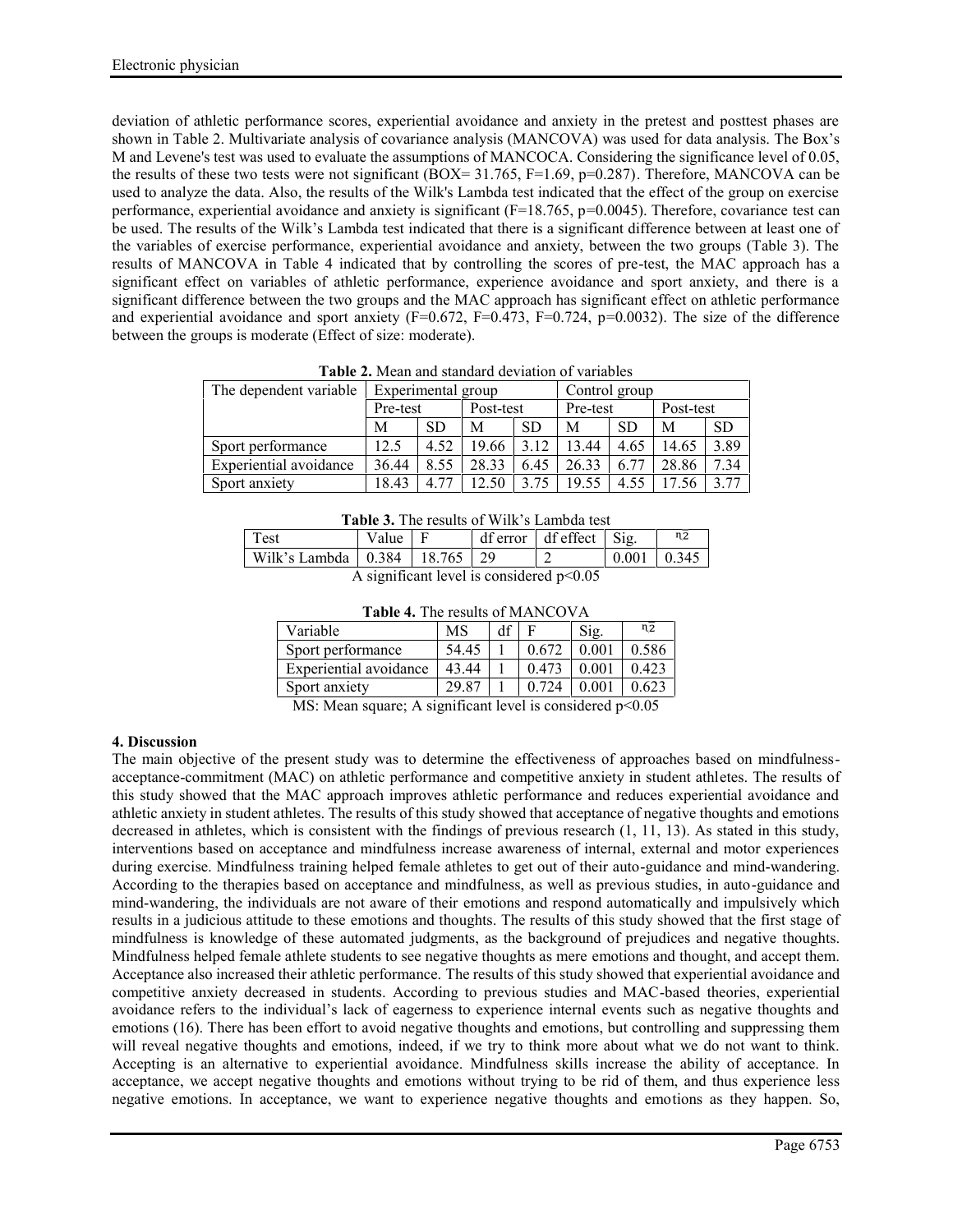acceptance does not mean enduring (7, 8). Previous studies have shown that the MAC approach is an appropriate intervention for athletes. But these studies have some limitations, most important of which include methodologic problems, small sample size, lack of controlling assignments between sessions, and lack of controlling psychological and personality problems (17, 18). Also, previous research did not use a single protocol, while one of the most important features of our study is the effectiveness of having a unique well-defined protocol (11). In the present study, female athletes with psychological and personality problems were excluded from the study through psychiatric interviews. Also, assignments between sessions were followed up by phone call, which increased the effectiveness of intervention and reduced the rate of leaving the research. In the present study, leaving the research was less prevalent than previous studies. Usually, in experimental studies, the loss of participants is compensated by a high sample size or substitution of subjects. In explaining this finding, according to the theory of acceptance and mindfulness, one of the important components of the MAC approach is emphasis on behavioral change based on life values (7, 11). Given that exercise is one of the health-related values, athlete students committed to their sporting programs despite time conflicts between academic and sports activities. This issue can be helpful, especially for athletic students who are practicing professionally. This study had a few limitations, including limitations of the research samples to female athletes, lack of comparison with common interventions, and lack of comparison with other sports fields.

### **5. Conclusions**

The results of this study showed that the Mindfulness-Acceptance-Commitment-Based Approach is an effective intervention to increase athletic performance and reduce experiential avoidance and sports anxiety in athletes. So, the Mindfulness-Acceptance-Commitment-Based Approach is evidence-based intervention for athletes and can be used in sports environments. It is recommended to use unit protocols, appropriate sample size, sports fields and monitoring of homework on mindfulness, between sessions in future research.

### **Trial registration:**

The trial was registered at the Iranian Registry of Clinical Trials (http://www.irct.ir) with the Irct ID: IRCT20170409033333N1.

### **Funding:**

This study has been financially supported by the Research Deputy of Iran University of Medical Sciences (Code: 95- 04-185-29333).

### **Acknowledgments:**

We would like to thank Iran University of Medical Sciences research deputy who supported the present study.

## **Conflict of Interest:**

There is no conflict of interest to be declared.

### **Authors' contributions:**

All authors contributed to this project and article equally. All authors read and approved the final manuscript.

### **References:**

- 1) Gardner FL, Moore ZE. Mindfulness-based and acceptance-based interventions in sport and performance contexts. Curr Opin Psychol. 2017; 16: 180-4. doi: 10.1016/j.copsyc.2017.06.001. PMID: 28813347.
- 2) Giurgiu RL, Damian M. Stress & coping in athletes and non-athletes students-comparative study. Procedia Soc Behav Sci. 2015; 180: 332-7. doi: 10.1016/j.sbspro.2015.02.125.
- 3) Schaal K, Tafflet M, Nassif H, Thibault V, Pichard C, Alcotte M, et al. Psychological balance in high level athletes: gender-based differences and sport-specific patterns. PloS one. 2011; 6(5): e19007. doi: 10.1371/journal.pone.0019007. PMID: 21573222.
- 4) Reese LM, Pittsinger R, Yang J. Effectiveness of psychological intervention following sport injury. J Sport Health Sci. 2012; 1(2): 71-9. doi: 10.1016/j.jshs.2012.06.003.
- 5) Schottenbauer MA, Glass CR, Arnkoff DB, Tendick V, Gray SH. Nonresponse and dropout rates in outcome studies on PTSD: Review and methodological considerations. Psychiatry. 2008; 71(2): 134-68. doi: 10.1521/psyc.2008.71.2.134. PMID: 18573035.
- 6) Leichsenring F, Rabung S. Long-term psychodynamic psychotherapy in complex mental disorders: update of a meta-analysis. Br J Psychiatry. 2011; 199(1): 15-22. doi: 10.1192/bjp.bp.110.082776. PMID: 21719877.